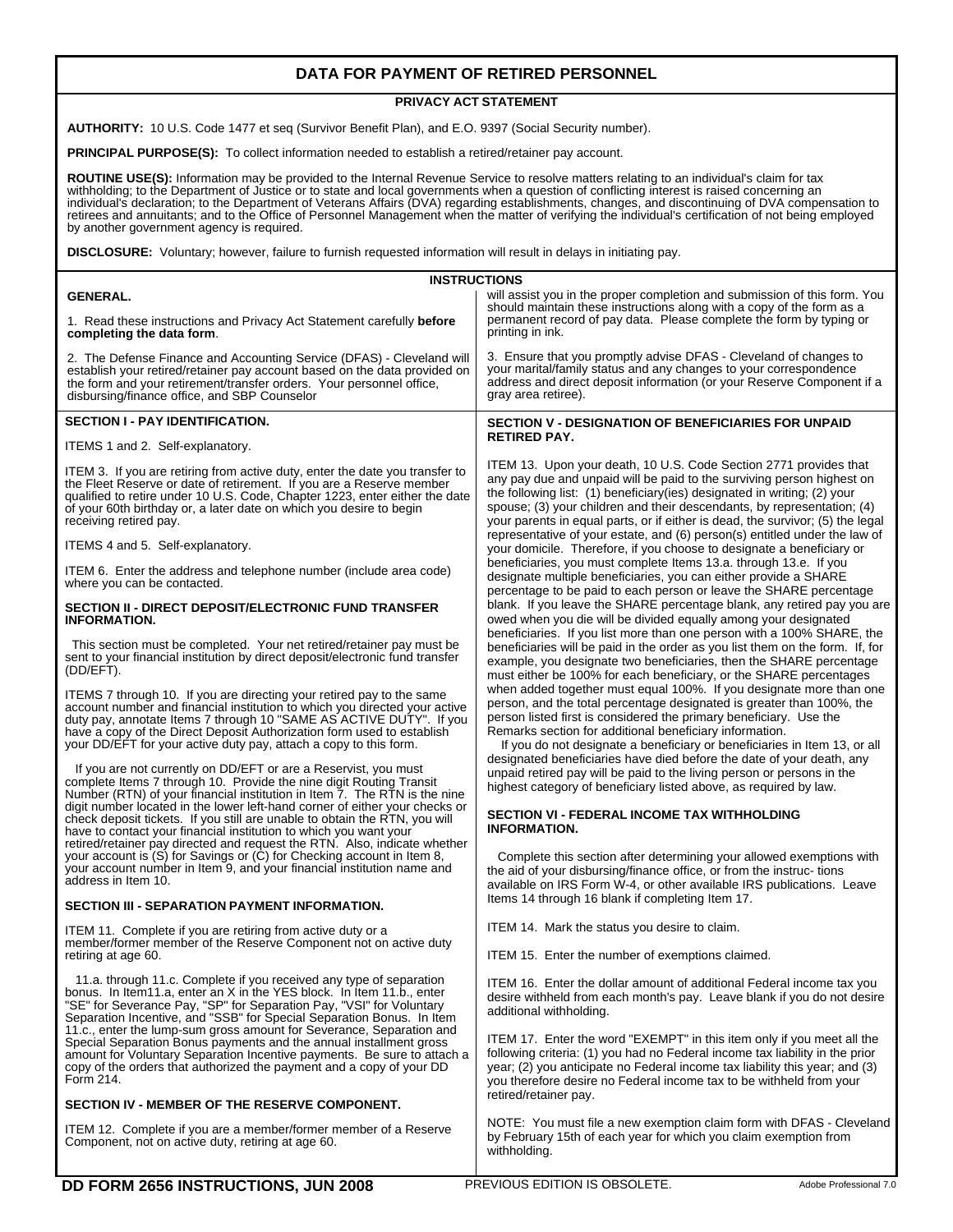# **INSTRUCTIONS** *(Continued)*

## **SECTION VI** *(Continued)*

ITEM 18. If you are not a U.S. citizen, provide, on an additional sheet, a list of all periods of ACTIVE DUTY served in the continental U.S., Alaska, and Hawaii. Indicate periods of service by year and month only. List only service at shore activities; do not report service aboard a ship.

For example:

FROM (Year/Month) DUTY STATION TO (Year/Month) 1994/02 NAVSTA, Norfolk, VA 1995/01

NOTE: This information may affect the determination as to that portion of retired/retainer pay which is taxable in accordance with the Internal Revenue Code, if you will maintain your permanent residence outside the U.S., Alaska, or Hawaii.

#### **SECTION VII - VOLUNTARY STATE TAX WITHHOLDING.**

NOTE: Complete this section only if you want monthly state tax withholding. If you choose not to have a monthly deduction, you remain liable for state taxes, if applicable.

ITEM 19. Enter the name of the state for which you desire state tax withheld.

ITEM 20. Enter the dollar amount you want deducted from your monthly retired/retainer pay. This amount must not be less than \$10.00 and must be in whole dollars (Example: \$50.00, not \$50.25).

ITEM 21. Enter only if different from the address in Item 6.

#### **SECTION VIII - DEPENDENCY INFORMATION.**

 This information is needed by DFAS to determine SBP costs, annuities and options, and to maintain your account in special circumstances at the time of death.

ITEM 22.a. Provide your spouse's name. If none, enter "N/A" and proceed to Item 25.

ITEMS 22.b. through 24. Provide the requested information about your spouse. In Item 24, if marriage occurred outside the United States, include city, province, and name of country.

ITEM 25. If you do not have dependent children, enter "N/A" in this item. If you do have dependent children, provide the requested information. Designate which children resulted from marriage to former spouse, if any, by indicating (FS) after the relationship in column d.

 25.e. A disabled child is an **unmarried** child who meets one of the following conditions: a child who has become incapable of self support before the age of 18, or, a child who has become incapable of self support after the age of 18 but before age 22 while a full time student. Attach documentation. Enter Yes or No as appropriate.

#### **SECTION IX - SURVIVOR BENEFIT PLAN (SBP) ELECTION.**

 It is very important that you are counseled and are fully aware of your options under SBP. You may discontinue your SBP participation within one year after the second anniversary of the commencement of retired/retainer pay. Termination of SBP is effective the first of the month after DFAS-Cleveland receives the SBP disenrollment request. There will be no refund of SBP costs paid for the period before the SBP disenrollment. If you make no election, maximum coverage will be established for all eligible family members (spouse and/or children). It is highly advisable to complete this part in the presence of your SBP counselor.

 Members qualified to retire under 10 U.S. Code 1223 after 20 qualifying years of service, who either elected Reserve Component Survivor Benefit Plan (RCSBP) or who received automatic coverage under RCSBP must attach a copy of the RCSBP election or the notification of coverage to this form. Do not complete Items 26 through 28 as that election is permanent. However, Reserve<br>members who declined SBP until age 60 must complete Items 26<br>through 28 (and Items 32 and 33 if applicable). If you elected either<br>Immediate (Option C) or Deferred the elected beneficiary is no longer eligible, annotate this in the Remarks section and provide supporting documentation with this form.

ITEM 26. Complete if you are retiring from active duty or if you are a reservist (retiring under 10 U.S. Code, Chapter 1223) who declined RCSBP. You may only select one item.

#### **SECTION IX** *(Continued)*

 26.a. through 26.c. Mark the applicable item that indicates the beneficiaries you desire to cover under SBP. In Items a. and c., you MUST indicate whether you do or do not have eligible dependents.

ITEM 26.d. Mark if you are not married and desire coverage for a person with an insurable interest in you, and provide the requested information about that person in Item 28. An election of this type must be based on your full gross retired/retainer pay. If the person is a non-relative or as distantly related as a cousin, attach evidence that the person has a financial interest in the continuance of your life. Under provisions of Public Law 103-337, you are permitted to withdraw from insurable interest coverage at any time. Such a withdrawal will be effective on the first day of the month following the month the request is received by DFAS - Cleveland. Therefore, no refund of SBP costs collected before the effective date of the withdrawal will be paid.

 26.e. and 26.f. Mark Item 26.e. if you desire coverage for a former spouse. Mark Item 26.f. if you desire coverage for a former spouse and dependent child(ren) of that marriage, and provide the requested information about these children in Item 25 as appropriate. Provide a certified photocopy of final decree that includes separation agreement or property settlement which discusses SBP for former spouse coverage. The DD Form 2656-1, "Survivor Benefit Plan (SBP) Election Statement for Former Spouse Coverage," must also be completed and accompany the completed DD Form 2656 to DFAS - Cleveland.

 26.g. Mark if you do not desire coverage under SBP. If married and declining coverage, Items 32 and 33 of Section XII must be completed.

ITEM 27.a. Mark if you desire the coverage to be based on your full gross retired/retainer pay.

 27.b. Mark if you desire the coverage to be based on a reduced portion of your retired/retainer pay. This reduced amount may not be less than \$300.00. If your gross retired/retainer pay is less than \$300.00, the full gross pay is automatically used as the base amount. Enter the desired amount in the space provided to the right of this item. Proceed to Section XII, if married.

 27.c. Used by a REDUX member who wants coverage based on actual retired pay received under REDUX. If this option is selected, proceed to Section XII, if married.

 27.d. Mark if you desire the higher threshold amount in effect on the date of your retirement.

ITEM 28. Enter the information for insurable interest beneficiary.

## **SECTION X - REMARKS.**

ITEM 29. Reference each entry by item number. Continue on separate sheets of paper if more space is needed.

## **SECTION XI - CERTIFICATION.**

 Read the statement carefully, then sign your name and indicate the date of signature. For your SBP election to be valid, you must sign and date the form prior to the effective date of your retirement/transfer. A witness cannot be named as beneficiary in Sections V, VIII, or IX.

# **SECTION XII - SURVIVOR BENEFIT PLAN SPOUSE CONCURRENCE.**

 Title 10 U.S. Code, Section 1448 requires that an otherwise eligible spouse concur if the member declines to elect SBP coverage, elects less than maximum coverage, or elects child only coverage. Therefore, a member with an eligible spouse upon retirement, who elects any combination other than items 26.a. or 26.b. **and** 27.a., must obtain the spouse's concurrence in Section XII. A Notary Public must be the witness. In addition, the witness cannot be named beneficiary in Section V, VIII, or IX. Spouse's concurrence must be obtained and dated on or after the date of the member's election, but before the retirement/transfer date. If concurrence is not obtained when required, maximum coverage will be established for your spouse and child(ren) if appropriate.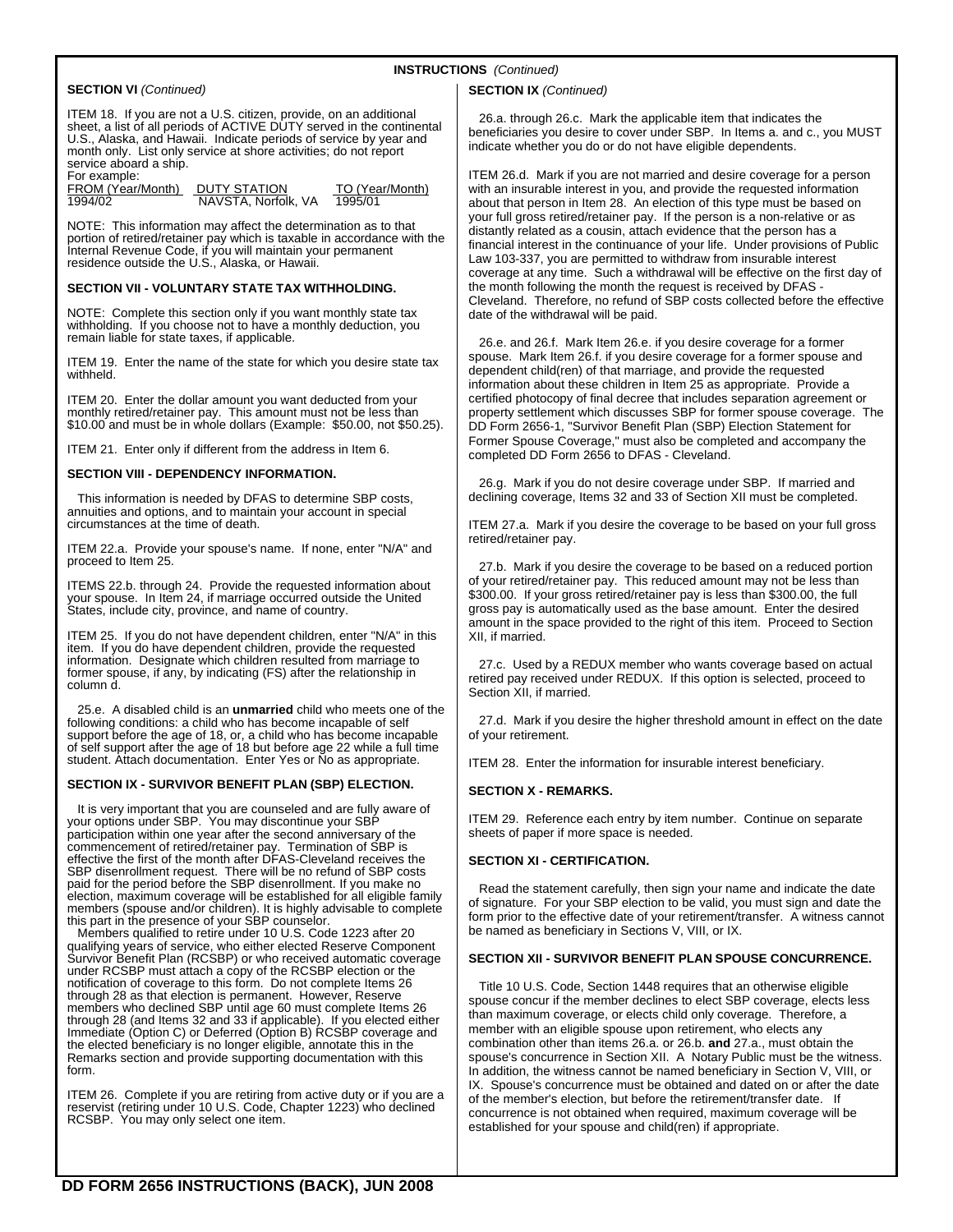| DATA FOR PAYMENT OF RETIRED PERSONNEL<br>(Please read Instructions and Privacy Act Statement before completing form.)                                                                                                                                                                                                                                           |                                                |                                                                    |                                                           |                               |                                                                             |                                               |                                                                                                         |                                                                                                                                   |
|-----------------------------------------------------------------------------------------------------------------------------------------------------------------------------------------------------------------------------------------------------------------------------------------------------------------------------------------------------------------|------------------------------------------------|--------------------------------------------------------------------|-----------------------------------------------------------|-------------------------------|-----------------------------------------------------------------------------|-----------------------------------------------|---------------------------------------------------------------------------------------------------------|-----------------------------------------------------------------------------------------------------------------------------------|
| <b>SECTION I - PAY IDENTIFICATION</b>                                                                                                                                                                                                                                                                                                                           |                                                |                                                                    |                                                           |                               |                                                                             |                                               |                                                                                                         |                                                                                                                                   |
| <b>1. NAME</b> (LAST, First, Middle Initial)                                                                                                                                                                                                                                                                                                                    |                                                | 2. SSN                                                             | 3. RETIREMENT/<br><b>TRANSFER DATE</b><br>(YYYYMMDD)      |                               | <b>4. RANK/PAY GRADE/</b><br><b>BRANCH OF SERVICE</b>                       |                                               | 5. DATE OF<br><b>BIRTH</b>                                                                              | (YYYYMMDD)                                                                                                                        |
| 6. CORRESPONDENCE ADDRESS (Ensure DFAS - Cleveland Center is advised whenever your correspondence address changes.)                                                                                                                                                                                                                                             |                                                |                                                                    |                                                           |                               |                                                                             |                                               |                                                                                                         |                                                                                                                                   |
| a. STREET (Include apartment number)                                                                                                                                                                                                                                                                                                                            |                                                | b. CITY                                                            |                                                           |                               | c. STATE d. ZIP CODE                                                        |                                               |                                                                                                         | e. TELEPHONE (Incl. area code)                                                                                                    |
| <b>SECTION II - DIRECT DEPOSIT/ELECTRONIC FUND TRANSFER (DD/EFT) INFORMATION (See Instructions)</b><br>8. TYPE OF ACCOUNT (Savings (S) or<br>7. ROUTING NUMBER (See Instructions)<br>9. ACCOUNT NUMBER (See Instructions)<br>Checking (C))                                                                                                                      |                                                |                                                                    |                                                           |                               |                                                                             |                                               |                                                                                                         |                                                                                                                                   |
| <b>10. FINANCIAL INSTITUTION</b>                                                                                                                                                                                                                                                                                                                                |                                                |                                                                    |                                                           |                               |                                                                             |                                               |                                                                                                         |                                                                                                                                   |
| a. NAME                                                                                                                                                                                                                                                                                                                                                         | <b>b. STREET ADDRESS</b>                       |                                                                    |                                                           | c. CITY                       |                                                                             | d. STATE   e. ZIP CODE                        |                                                                                                         |                                                                                                                                   |
| <b>SECTION III - SEPARATION PAYMENT INFORMATION</b>                                                                                                                                                                                                                                                                                                             |                                                |                                                                    |                                                           |                               |                                                                             |                                               |                                                                                                         |                                                                                                                                   |
| 11. Complete if you have received any one of the payment types listed in 11.a.<br>a. DID YOU RECEIVE SEVERANCE PAY (SE), READJUSTMENT PAY (RP), SEPARATION PAY (SP), VOLUNTARY SEPARATION INCENTIVE (VSI), OR SPECIAL SEPARATION BONUS (SSB)?<br>(X one. If "Yes," attach a copy of the orders which authorized the payment, and a copy of<br>the DD Form 214.) | <b>YES</b>                                     | <b>NO</b>                                                          |                                                           |                               | <b>b. TYPE OF PAYMENT</b>                                                   | c. GROSS AMOUNT                               |                                                                                                         |                                                                                                                                   |
| SECTION IV - MEMBER OF THE RESERVE COMPONENT                                                                                                                                                                                                                                                                                                                    |                                                |                                                                    |                                                           |                               |                                                                             |                                               |                                                                                                         |                                                                                                                                   |
| 12. Complete only if a member or former member of the reserve component not on active duty retiring at age 60.<br>a. DO YOU RECEIVE OR WERE YOU RECEIVING ON THE DATE OF RETIREMENT   b. EFFECTIVE DATE OF PAYMENT<br>ANY VA COMPENSATION FOR DISABILITY? (X one)                                                                                               | <b>YES</b>                                     | <b>NO</b>                                                          | (YYYYMMDD)                                                |                               |                                                                             | <b>c. MONTHLY AMOUNT OF</b><br><b>PAYMENT</b> |                                                                                                         |                                                                                                                                   |
| SECTION V - DESIGNATION OF BENEFICIARIES FOR UNPAID RETIRED PAY (See INSTRUCTIONS)                                                                                                                                                                                                                                                                              |                                                |                                                                    |                                                           |                               |                                                                             |                                               |                                                                                                         |                                                                                                                                   |
| 13. Complete this section if you wish to designate a beneficiary or beneficiaries to receive any unpaid retired pay you are due at death.<br>(Continue in Section X, "Remarks," if necessary.)                                                                                                                                                                  |                                                |                                                                    |                                                           |                               |                                                                             |                                               |                                                                                                         |                                                                                                                                   |
| a. NAME (Last, First, Middle Initial)                                                                                                                                                                                                                                                                                                                           | b. SSN                                         |                                                                    | c. ADDRESS (Street, City, State, ZIP Code)                |                               |                                                                             | d. RELATIONSHIP                               |                                                                                                         | e. SHARE<br>$% \mathcal{P}_{\mathrm{c}}\left( \mathcal{P}_{\mathrm{c}}\right) =\left( \mathcal{P}_{\mathrm{c}}\right) ^{\prime }$ |
|                                                                                                                                                                                                                                                                                                                                                                 |                                                |                                                                    |                                                           |                               |                                                                             |                                               |                                                                                                         | %<br>%                                                                                                                            |
|                                                                                                                                                                                                                                                                                                                                                                 |                                                |                                                                    |                                                           |                               |                                                                             |                                               |                                                                                                         | %<br>%                                                                                                                            |
|                                                                                                                                                                                                                                                                                                                                                                 |                                                |                                                                    |                                                           |                               |                                                                             |                                               |                                                                                                         |                                                                                                                                   |
| SECTION VI - FEDERAL INCOME TAX WITHHOLDING INFORMATION (Submit information in Items 14 - 17 in lieu of IRS Form W-4 for tax purposes.)<br><b>15. TOTAL NUMBER</b><br>14. MARITAL STATUS (X one)<br>OF EXEMPTIONS<br><b>SINGLE</b><br><b>MARRIED</b><br><b>CLAIMED</b><br><b>MARRIED BUT WITHHOLD AT</b><br><b>HIGHER SINGLE RATE</b>                           |                                                |                                                                    | <b>16. ADDITIONAL</b><br><b>WITHHOLDING</b><br>(Optional) |                               | <b>17. I CLAIM EXEMPTION</b><br><b>FROM WITHHOLDING</b><br>(Enter "EXEMPT") |                                               | <b>18. ARE YOU A UNITED</b><br><b>STATES CITIZEN?</b><br>(X one)<br><b>YES</b><br>NO (See Instructions) |                                                                                                                                   |
| SECTION VII - VOLUNTARY STATE TAX WITHHOLDING INFORMATION (Complete only if monthly withholding is desired.)                                                                                                                                                                                                                                                    |                                                |                                                                    |                                                           |                               |                                                                             |                                               |                                                                                                         |                                                                                                                                   |
| <b>19. STATE</b>                                                                                                                                                                                                                                                                                                                                                | <b>20. MONTHLY AMOUNT</b>                      | 21. RESIDENCE ADDRESS (If different from address listed in Item 6) |                                                           |                               |                                                                             |                                               |                                                                                                         |                                                                                                                                   |
| <b>DESIGNATED TO</b><br><b>RECEIVE TAX</b>                                                                                                                                                                                                                                                                                                                      | (Whole dollar amount<br>not less than \$10.00) | a. STREET (Include apartment number)                               |                                                           | b. CITY                       |                                                                             | c. STATE                                      | d. ZIP CODE                                                                                             |                                                                                                                                   |
| SECTION VIII - DEPENDENCY INFORMATION (This section must be completed regardless of SBP Election.)                                                                                                                                                                                                                                                              |                                                |                                                                    |                                                           |                               |                                                                             |                                               |                                                                                                         |                                                                                                                                   |
| 22. SPOUSE                                                                                                                                                                                                                                                                                                                                                      |                                                |                                                                    |                                                           | 23. DATE OF                   |                                                                             | <b>24. PLACE OF MARRIAGE</b>                  |                                                                                                         |                                                                                                                                   |
| a. NAME (Last, First, Middle Initial)                                                                                                                                                                                                                                                                                                                           | b. SSN                                         | c. DATE OF BIRTH<br>(YYYYMMDD)                                     |                                                           | <b>MARRIAGE</b><br>(YYYYMMDD) | (See Instructions)                                                          |                                               |                                                                                                         |                                                                                                                                   |
| 25. DEPENDENT CHILDREN (Indicate which child(ren) resulted from marriage to former spouse by entering (FS) after relationship in column d.<br>Continue in Section X, "Remarks," if necessary.)                                                                                                                                                                  |                                                |                                                                    |                                                           |                               |                                                                             |                                               |                                                                                                         |                                                                                                                                   |
| a. NAME (Last, First, Middle Initial)                                                                                                                                                                                                                                                                                                                           | <b>b. DATE OF BIRTH</b><br>(YYYYMMDD)          | c. SSN                                                             |                                                           |                               | d. RELATIONSHIP (Son, daughter, stepson, etc.)                              |                                               |                                                                                                         | e. DISABLED?<br>(Yes/No)                                                                                                          |
|                                                                                                                                                                                                                                                                                                                                                                 |                                                |                                                                    |                                                           |                               |                                                                             |                                               |                                                                                                         |                                                                                                                                   |
|                                                                                                                                                                                                                                                                                                                                                                 |                                                |                                                                    |                                                           |                               |                                                                             |                                               |                                                                                                         |                                                                                                                                   |
|                                                                                                                                                                                                                                                                                                                                                                 |                                                |                                                                    |                                                           |                               |                                                                             |                                               |                                                                                                         |                                                                                                                                   |